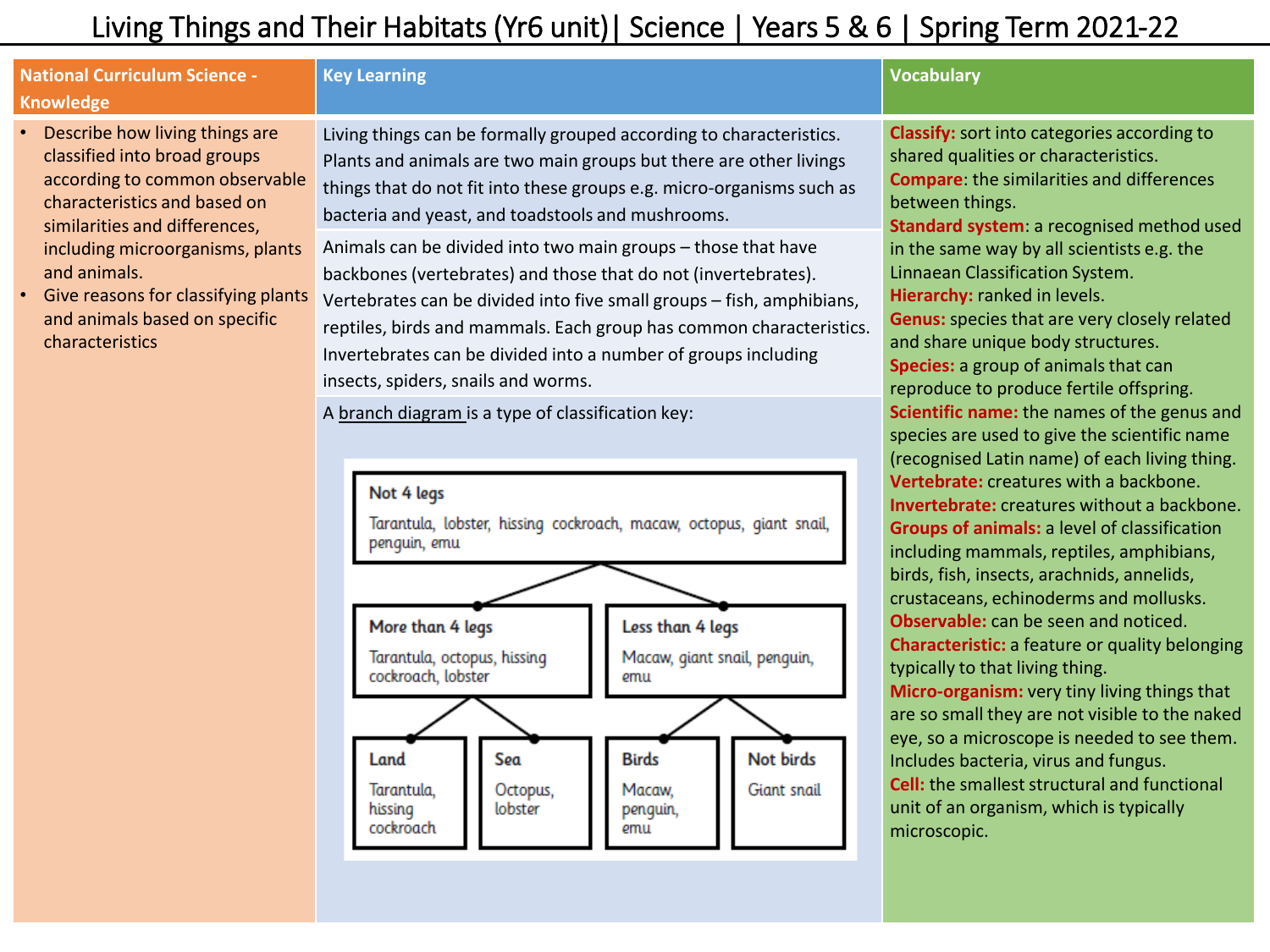# Living Things and Their Habitats (Yr6 unit)| Science | Years 5 & 6 | Spring Term 2021-22

# **National Curriculum Science – working scientifically**

- Plan different types of scientific enquiries to answer questions, including recognising and controlling variables where necessary.
- Take measurements, using a range of scientific equipment, with increasing accuracy and precision, taking repeat readings when appropriate.
- Record data and results of increasing complexity using scientific diagrams and labels, classification keys, tables, scatter graphs, bar and line graphs.
- Use test results to make predictions to set up further comparative and fair tests.
- Report and present findings from enquiries, including conclusions, causal relationships and explanations of and degree of trust in results, in oral and written forms such as displays and other presentations.
- Identify scientific evidence that has been used to support or refute ideas or arguments.

# **Key Learning continued… Scientific investigations**

A standard system of classification is useful because it allows scientists to accurately identify, group and properly name animals. Without a standard system, living things could be classified and named differently by different scientists.

Carl Linnaeus was a Swedish scientist who believed it was very important to have a standard system of classification. He published his system in a book called ''Systema Naturae'.

Living things can be classified by following the levels in the Linnaean System. The number of living things in each group gets smaller and smaller, until there will just be one type of animal in the species group.



Microorganisms are very tiny living things. They are so small that they are not visible to the naked eye, so a microscope is needed to see them. Microorganisms can be found all around us. They can live on and in our bodies, in the air, in water and on the objects around us. They can be found in almost every habitat on Earth.





Which conditions cause mould to grow?

- Devise own question to investigate mould growth based on knowledge of living things.
- Plan scientific enquiry to answer this question, identifying and managing independent, dependent and control variables.
- Record and present observations in table and annotate photographic data.
- Conclude on findings, explaining them using knowledge of living things and commenting on reliability of results.
- Use enquiry result to make further prediction and/or propose a further question to investigate.

### Record data:

- Use information about the characteristics of an unknown animal or plant to assign it to a group.
- Classify animals, presenting using classification keys (branch diagram, Linnaean System).
- Create an imaginary animal/microorganism which has features from one or more groups, then classify it using its observable characteristics.